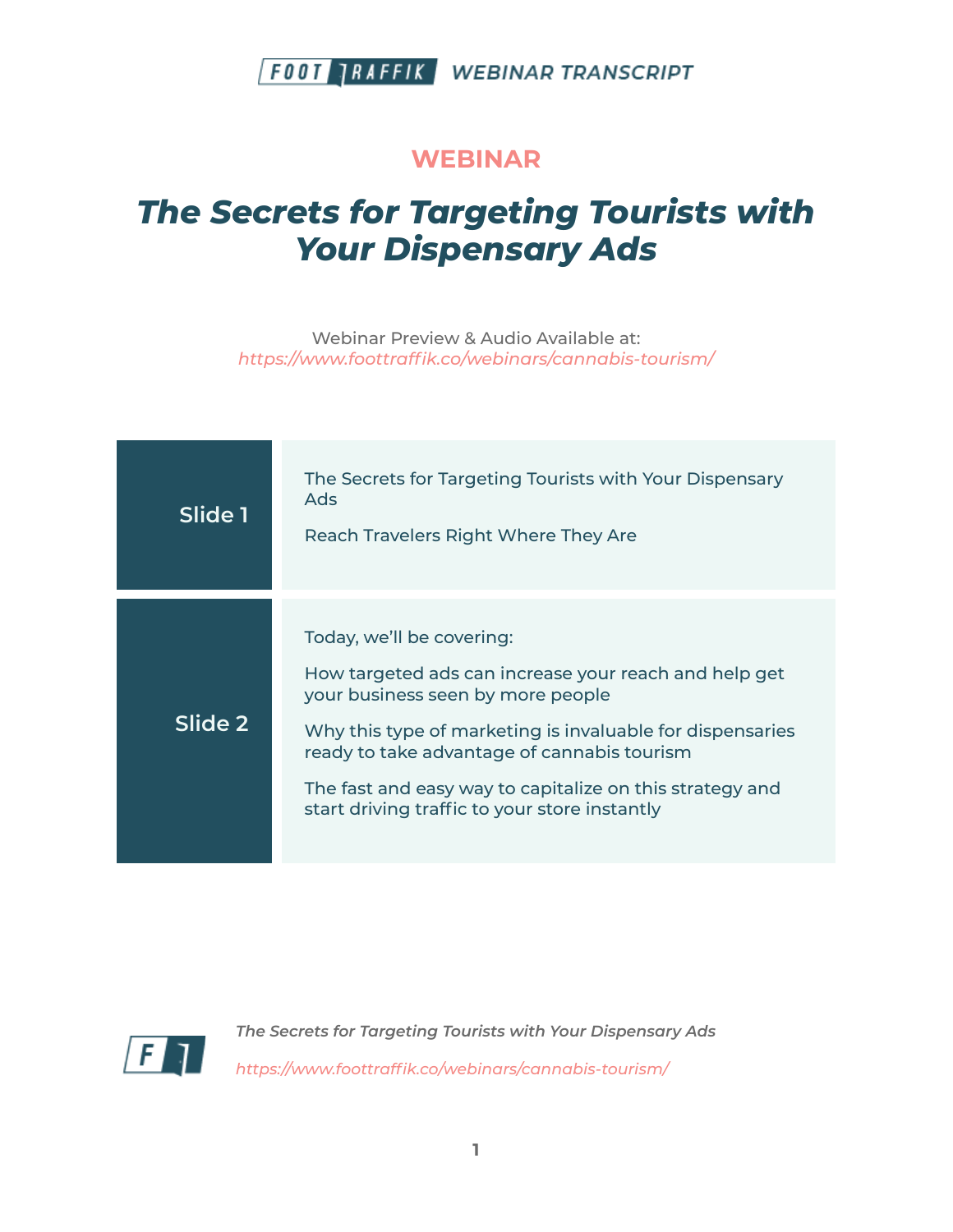| Slide 3 | My name is Eduardo Silva. I'm the VP of Sales here at<br>Foottraffik, and I'm really excited to be sharing this<br>information with you today.                                                                                                                                                                                                                                                                                                                                                                                                   |
|---------|--------------------------------------------------------------------------------------------------------------------------------------------------------------------------------------------------------------------------------------------------------------------------------------------------------------------------------------------------------------------------------------------------------------------------------------------------------------------------------------------------------------------------------------------------|
| Slide 4 | Foottraffik is a digital advertising and analytics agency.<br>We've been in business for over five years now, exclusively<br>focused on dispensaries and delivery services within<br>North America. We're really excited to be helping advance<br>our industry forward.                                                                                                                                                                                                                                                                          |
| Slide 5 | A couple of housekeeping items before we get started.<br>If you have your cell phones on you, please put them<br>facing down on your desk or mute them. We are going to<br>be covering a lot of information in a very short window of<br>time and it helps to retain focus.<br>Familiarize yourself with the Zoom interface. If you haven't<br>become a master at Zoom yet, if you go to the bottom of<br>your screen there is a Q&A button. We do have<br>moderators with us today that will be addressing<br>questions throughout the webinar. |
| Slide 6 | Programmatic advertising is a fancy phrase for describing<br>the use of software to purchase digital ads. It's the<br>method we use for getting premium digital ads placed on<br>thousands of different websites for our clients.                                                                                                                                                                                                                                                                                                                |

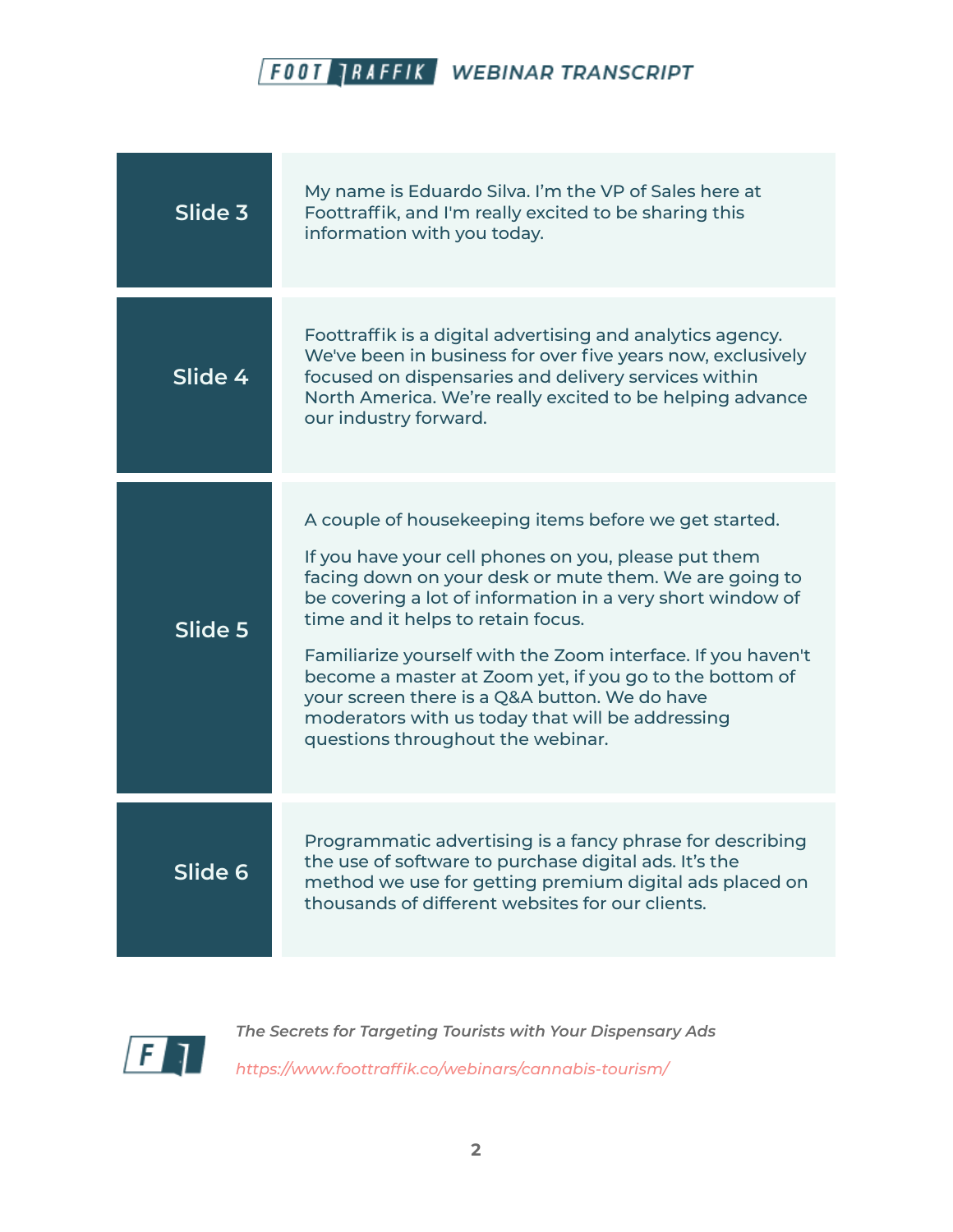Typical, these are display ads, which you may know as mobile ads, mobile banner ads, or even geo-ads. All of these terms refer to the same thing, so I just wanted to get us all on the same page.

Securing ads in this way allows us to get the best prices on compliant ads for our clients and secure thousands of impressions to increase brand awareness, foot traffic, and website traffic.

Now, these ads can be used in a variety of ways, including for targeting tourists. Because display ads can be geo-targeted, they are super effective for sharing your message with the right people at the right time. This is crucial for securing a high-conversion rate and seeing the impact on your revenue.

When you use targeting properly, your ads can be up to 5 times more effective than non-targeted ads. Targeting really helps you get the perfect messaging in front of people who are ready to shop with you. They are already primed to buy cannabis, and by having your ad show up right at that moment, they are more likely to shop with you than with the competition.

This image here is an example of a display ad aimed at tourists. We created this ad for a dispensary in Nevada and used our programmatic advertising network to target specific areas in Nevada to drive traffic to their store.

You can see that this client's messaging is built around the location. "It's Vegas, try an edible."

This is in line with what people expect when visiting Las Vegas. It's simple, and it's eye-catching.

The ad is bright green to catch attention. The brand's logo is front and center and they have a clear call to action.

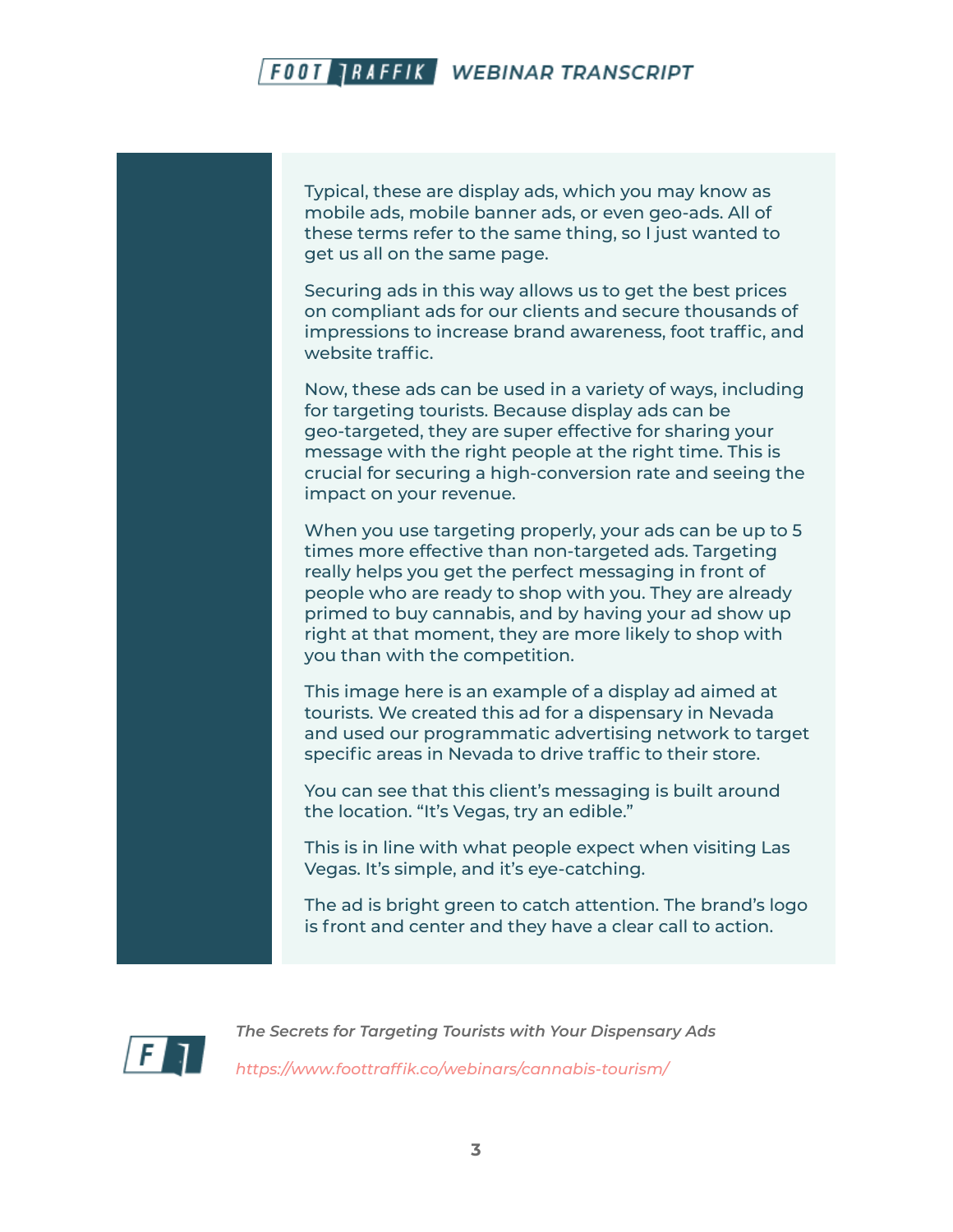|         | This is everything a mobile ad should be. If you were<br>scrolling on this site, it would definitely stand out.<br>In this webinar, I'm going to cover how you can do this for<br>yourself, but first, I feel that the best way to understand<br>how well these ads work is to take a look at some<br>numbers. Let's do that now.                                                                                                                                                                      |
|---------|--------------------------------------------------------------------------------------------------------------------------------------------------------------------------------------------------------------------------------------------------------------------------------------------------------------------------------------------------------------------------------------------------------------------------------------------------------------------------------------------------------|
| Slide 7 | Here's a case study for a multi-location retail chain based<br>out of the New England region.<br>They invested \$44,086 in mobile banner ads for Q1 of this<br>year to continue to drive business to their shops.<br>Their investment resulted in 177 store visits to their<br>dispensaries and 20,255 online orders. This generated one<br>million dollars in revenue, with a return on ad spend of<br>\$26. Their cost per acquisition was \$2.18. Their investment<br>has paid off many times over. |
| Slide 8 | So how can you take advantage of this tool to reach more<br>people?<br>The first way is to focus on proximity. This is when you<br>target consumers within a certain radius around your<br>dispensary or your delivery area. This is an excellent way to<br>reach everyone that's visiting shops nearby or other<br>tourist hotspots in your vicinity.<br>Basically, you set a perimeter around a specific point, like<br>your dispensary. If you're in an urban area, you may want                    |

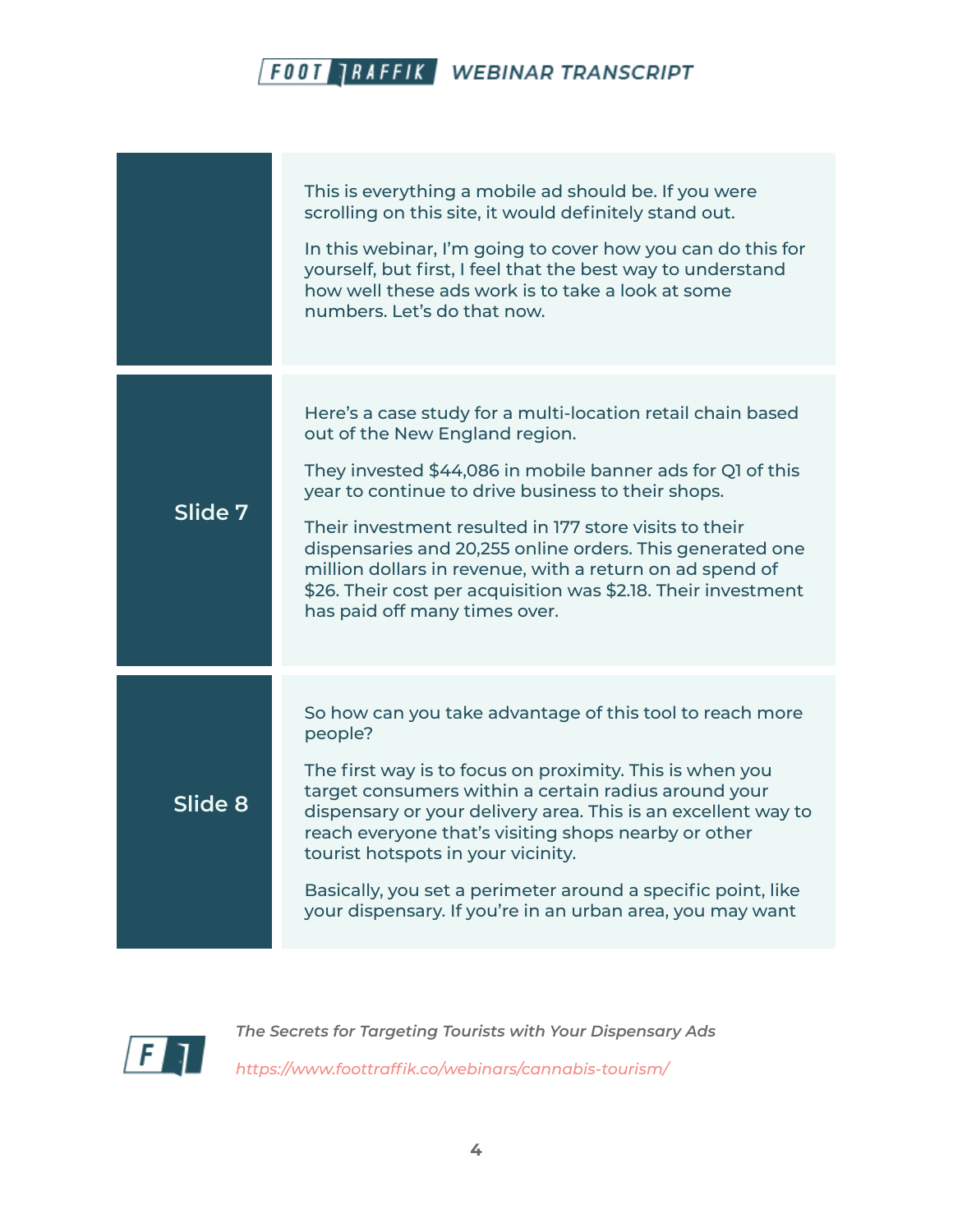to set a smaller perimeter, like 2 miles. In a suburban area, 5 miles will work better.

Your perimeter acts as an on-switch. When people who meet your demographic requirements enter your perimeter when your ads are running and they check an in-network site or app, they'll see your ad. Simple, right?

This is a great way to remind people that you're just around the corner and to drive foot traffic. You can also use it to encourage people to order ahead of time.

Next is competitor targeting, which is the ability to target competing retailers to gain market share. This strategy is essentially trying to lure people away from your competition.

Basically, instead of drawing a perimeter around your dispensary or a particular neighborhood, you focus on the area surrounding your competitors. You can then create a special offer to score new customers and draw them away from your competition.

This is especially useful in high-density areas where there are a lot of dispensaries.

And then finally, we have landmark targeting. This is the ability to draw on a map around the areas where you want to target. This is perfect for targeting tourists at certain locations. For example, if you want to start advertising to people the moment they step off the plane, you can set a geo-fence around your airport. You can also target train stations, public transit, popular dining spots, and of course, the closest tourist attractions.

The beauty of all three of these methods is that they are all targeted advertising, and this is where this strategy

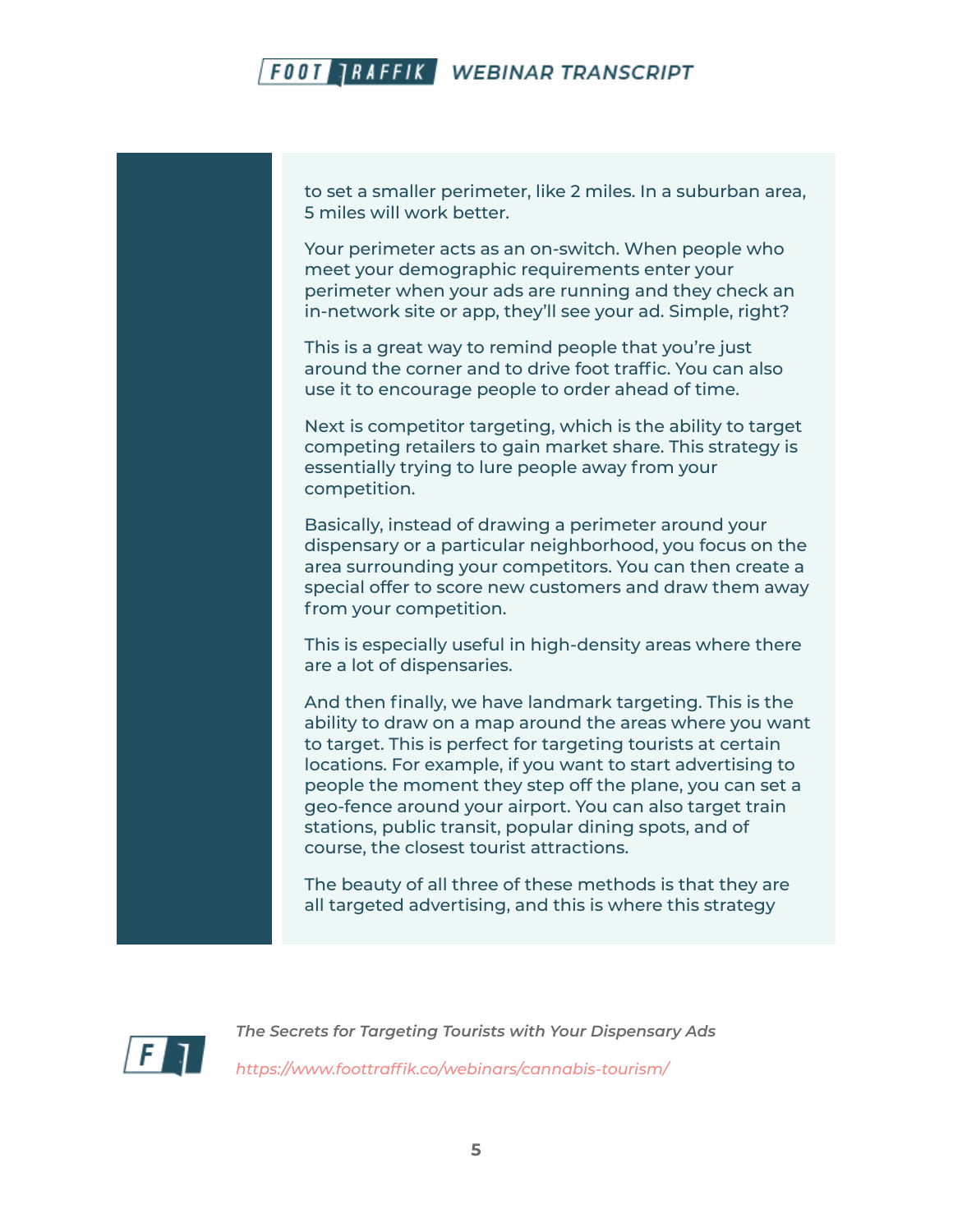

|         | really provides value.                                                                                                                                                                                                                                                  |
|---------|-------------------------------------------------------------------------------------------------------------------------------------------------------------------------------------------------------------------------------------------------------------------------|
|         | You can share your message where you want to, when<br>you want to. For example, we can set your ads to only run<br>when you're open so that customers can easily place an<br>order once they see your ad.                                                               |
|         | This helps you in two ways.                                                                                                                                                                                                                                             |
|         | By targeting customers using both geographic and<br>demographic data, you make the most of your advertising<br>dollars. You are essentially targeting people who are more<br>likely to buy from you, resulting in high-quality leads.                                   |
|         | This is called spend efficiency. Basically, more of your ad<br>dollars are actually leading to conversions.                                                                                                                                                             |
|         | The second way that targeted ads can really help you get<br>more sales is that our platform allows us to determine<br>what customers are doing when they see your ads. Are<br>they clicking them? How long are they staying on your<br>site? Are they placing an order? |
|         | This revenue attribution lets us create even better ads for<br>you. We can test different photos, text, and deals to create<br>ads that have a high return on investment.                                                                                               |
|         |                                                                                                                                                                                                                                                                         |
| Slide 9 | So you're ready to take advantage of this unique ad type<br>and start driving tourist traffic to your store and website.<br>Should you start reaching out to web publishers and<br>giving them a pitch or bid on their ad space?                                        |
|         | Not quite. Before doing anything, you need to consider<br>what your unique value proposition is. What is it that you                                                                                                                                                    |

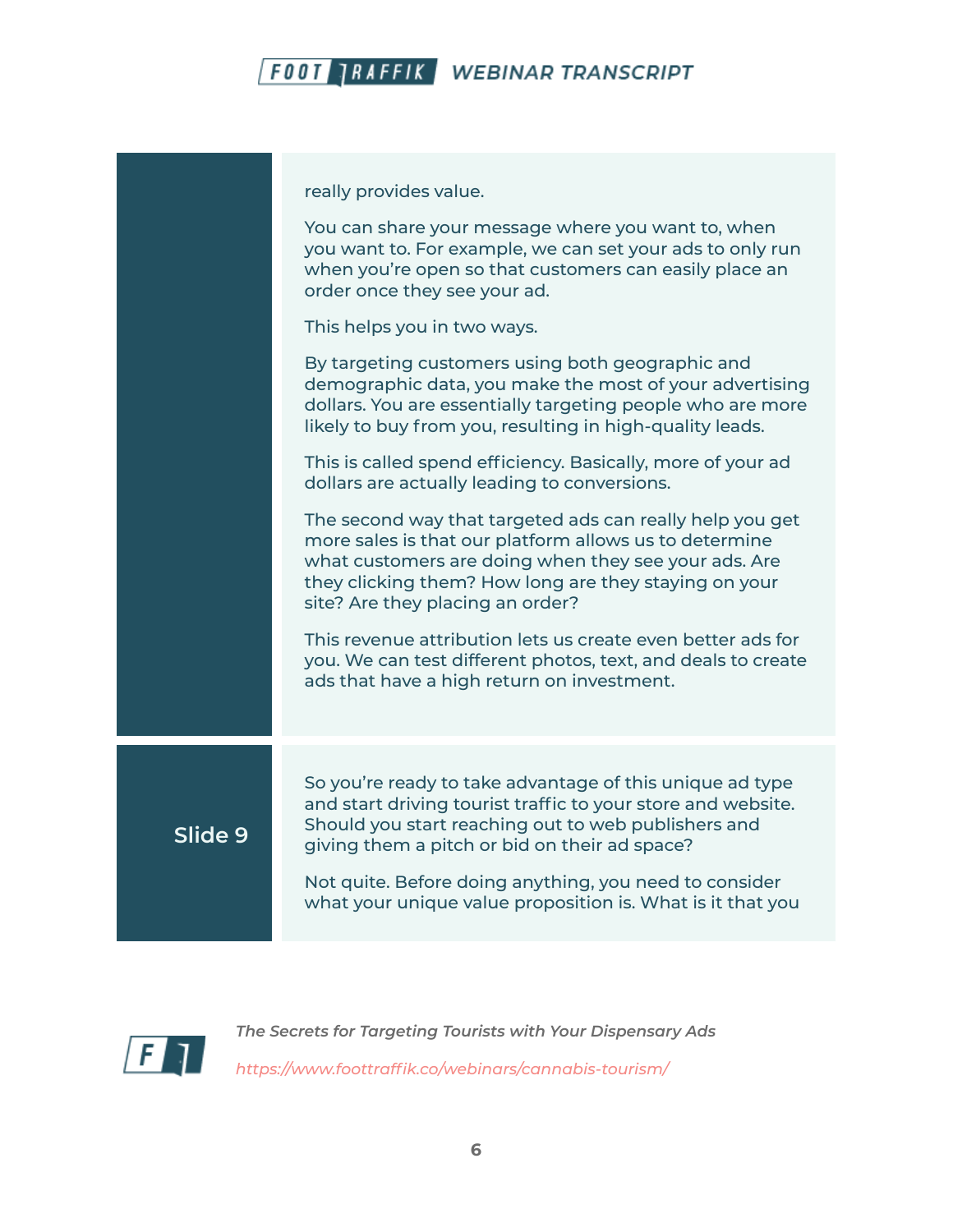|          | are offering tourists that other dispensaries can't?<br>How you frame, design, and target your ads will all revolve<br>around this question. If you want to get the maximum<br>value from a campaign, you need to be clear about what<br>sets you apart.<br>Once you have that in mind, you can use your value<br>proposition as a measuring stick to ensure that everything<br>else you do aligns with who you are and what you are<br>trying to achieve. |
|----------|------------------------------------------------------------------------------------------------------------------------------------------------------------------------------------------------------------------------------------------------------------------------------------------------------------------------------------------------------------------------------------------------------------------------------------------------------------|
|          | In order to target customers, you will need to target<br>specific landmarks, which means that individuals near<br>those places will see your ads as long as they meet your<br>different criteria.<br>Until the nation legalizes cannabis, cannabis tourism will<br>continue. If you want to tempt visitors to check out your<br>shop, you should target your nearest airport, as well as<br>popular attractions that are close by.                         |
| Slide 10 | If you're in LA, you can target LAX, Griffith Park, the<br>Hollywood Sign, the Boulevard, and more. Ideally, focus on<br>the spots that are closer to your store. It's easier to<br>convince people to stop by if they're already in the<br>neighborhood.                                                                                                                                                                                                  |
|          | If, however, your unique value proposition is something<br>like an on-site consumption lounge or the largest<br>selection of products in the state, you can certainly draw<br>people from further away.                                                                                                                                                                                                                                                    |
|          | Now, there's no need to target every attraction. You'll have<br>more success if you methodically target only certain                                                                                                                                                                                                                                                                                                                                       |

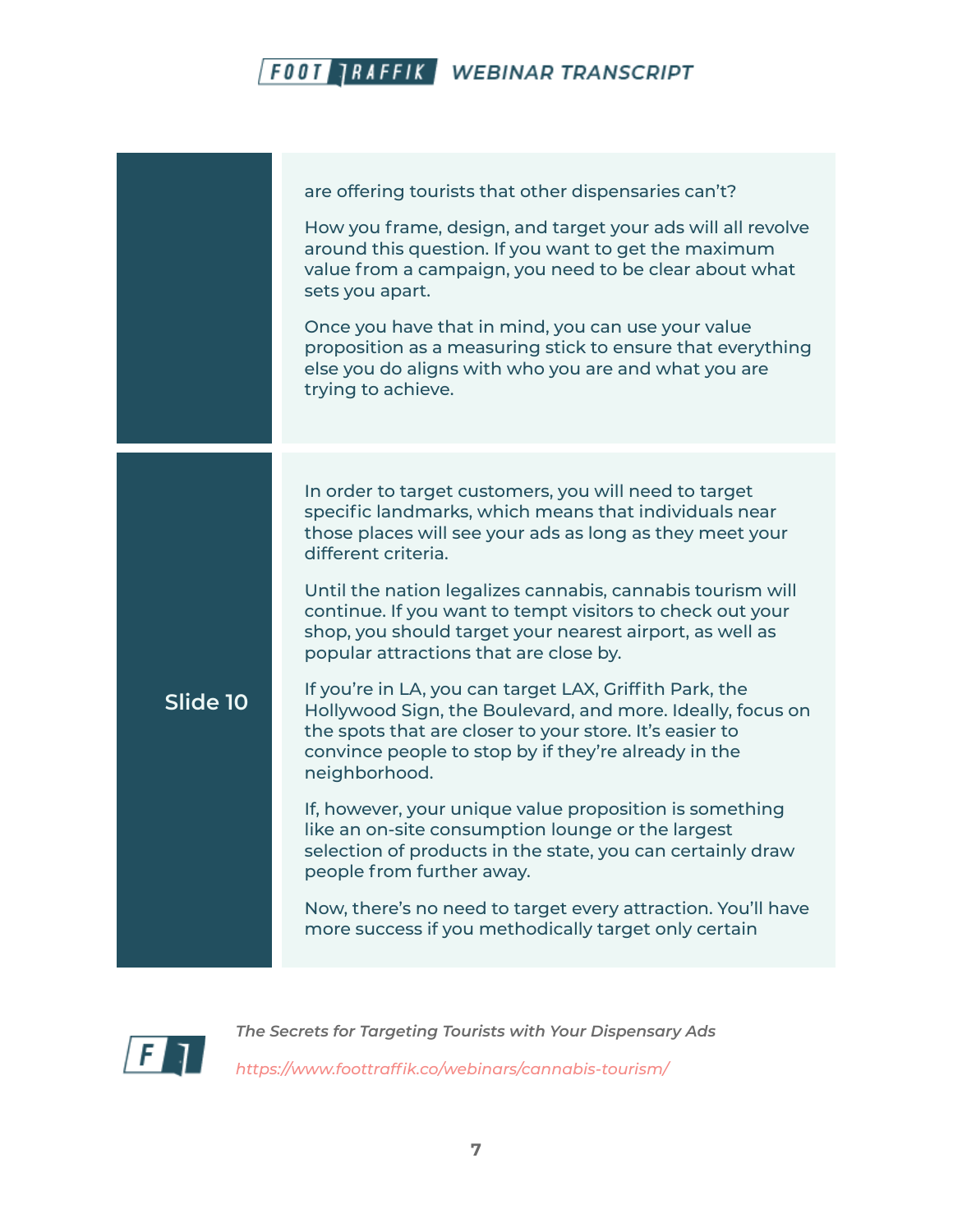|          | attractions that your target customer is likely to visit. If<br>your dispensary is more popular with millennials, for<br>example, consider where they like to eat, shop, and<br>sightsee and target those places.                                                                                                                                                                                                                                                                                                                                                                                                                                                                                                                                                                                                                                                                                                                                                         |
|----------|---------------------------------------------------------------------------------------------------------------------------------------------------------------------------------------------------------------------------------------------------------------------------------------------------------------------------------------------------------------------------------------------------------------------------------------------------------------------------------------------------------------------------------------------------------------------------------------------------------------------------------------------------------------------------------------------------------------------------------------------------------------------------------------------------------------------------------------------------------------------------------------------------------------------------------------------------------------------------|
| Slide 11 | If you want people to act on your ads, you'll want to create<br>an offer they can't wait to take you up on and share that<br>information in a way that makes them want to act.<br>That means you need a strong call-to-action that<br>encourages them to click on your ad and start placing an<br>order or get directions to your store so they can shop in<br>person.<br>Discounts can help encourage people to pull the trigger<br>and purchase from you when they see your ad.<br>You're not giving product away, you're investing in<br>customer acquisition.<br>Customers are more likely to skim an ad, so make sure<br>that your copy uses few words, but that the words you use<br>are powerful.<br>That means get to the point quickly. If you're sharing a<br>deal, make it obvious. If you want them to click-thru to<br>your menu, make it obvious. Don't bury your call to action<br>or your deal. Otherwise, you aren't going to see as good of<br>results. |

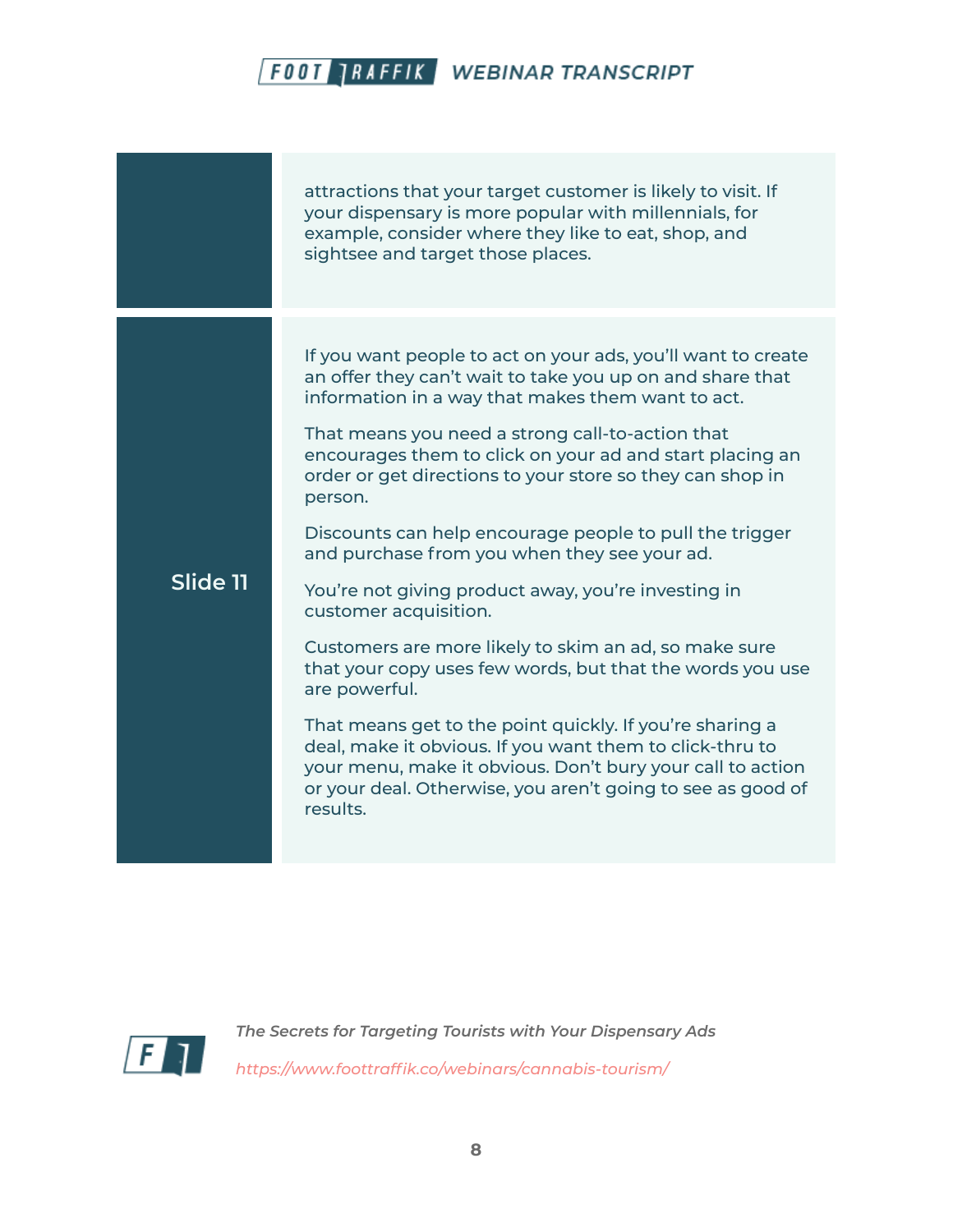

Next, it's time to get creative.

We are all inundated with digital information practically all day long. If you want tourists to stop scrolling and actually look at your ad, then you need to grab their attention. Many of us have trained ourselves to ignore ads, so you need to snap tourists out of their zone.

Part of this is through the design of your ad. Your ad should draw their eye, and then once you have them paying attention, you need to share your offer so they'll act.

We want eye-catching, not eye-sore. Stick to 3 colors, with no more than 2 of them being bright. Use your brand style guide to make sure your imagery and fonts are brand-appropriate. And don't forget to include your logo!

#### **Slide 12** This is your opportunity to build brand awareness. Even if they don't click on your ad the first time they see it, tourists will start recognizing your logo and your brand, keeping you top of mind when they're ready to purchase.

If you're using a photo, try to stick to an original photo or to high-quality stock images. You'll need to maximize the space you have while still working within the ad size limits. You'll also want to consider how your ad will look on different mobile devices.

As you're designing, consider the type of ad. How big will it be? Will it be static or will it move? Obviously, something moving can more easily capture someone's attention, but that doesn't mean that you can't get a great conversion rate from a static ad.

This is something that we can do for you—no need to hire a copywriter and graphic designer. We have an in-house

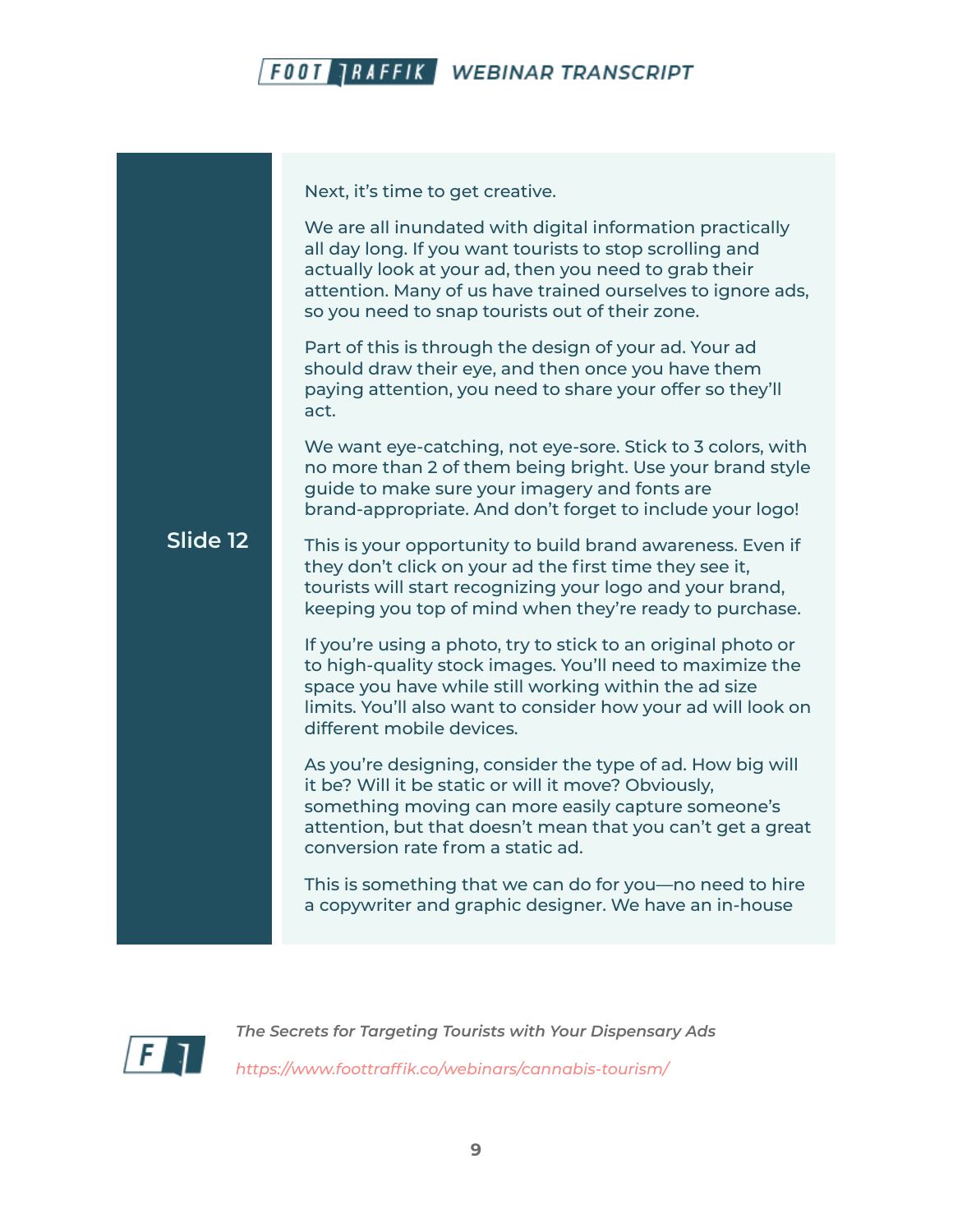|          | team to help get campaigns off the ground fast.                                                                                                                                                                                                                                                                                                                                                                                                                                                                                                                                                                                                                                                                                                                                                                                                                                                                                                                                                                                                                                                                                                                                                                                                            |
|----------|------------------------------------------------------------------------------------------------------------------------------------------------------------------------------------------------------------------------------------------------------------------------------------------------------------------------------------------------------------------------------------------------------------------------------------------------------------------------------------------------------------------------------------------------------------------------------------------------------------------------------------------------------------------------------------------------------------------------------------------------------------------------------------------------------------------------------------------------------------------------------------------------------------------------------------------------------------------------------------------------------------------------------------------------------------------------------------------------------------------------------------------------------------------------------------------------------------------------------------------------------------|
| Slide 13 | In the cannabis industry, we all have one thing at the top<br>of our minds-compliance. It's no different when you're<br>creating a tourist ad campaign.<br>Make sure your graphics and text are in line with your<br>state or province's rules.<br>For example, most regulating agencies state that any<br>information shared about cannabis cannot mislead<br>consumers. You need to make factual statements, not<br>promise to cure cancer.<br>Other states, like California, may require that you share<br>your license number in all of your ads, while others say<br>you can't share the benefits of cannabis.<br>Another big regulation has to do with the audience that<br>you can target. If you want to remain compliant, most<br>states require that the majority of the individuals who will<br>see your ads be 21 and up. That means advertising on sites<br>that are generally visited by adults. You absolutely cannot<br>be seen as trying to advertise to an underage audience or<br>you'll have your license stripped from you.<br>Protect yourself and make sure that every aspect of your<br>ad, from the graphics and copy to where it will be<br>displayed and when, all align with your regulating<br>agency's rules on advertising. |

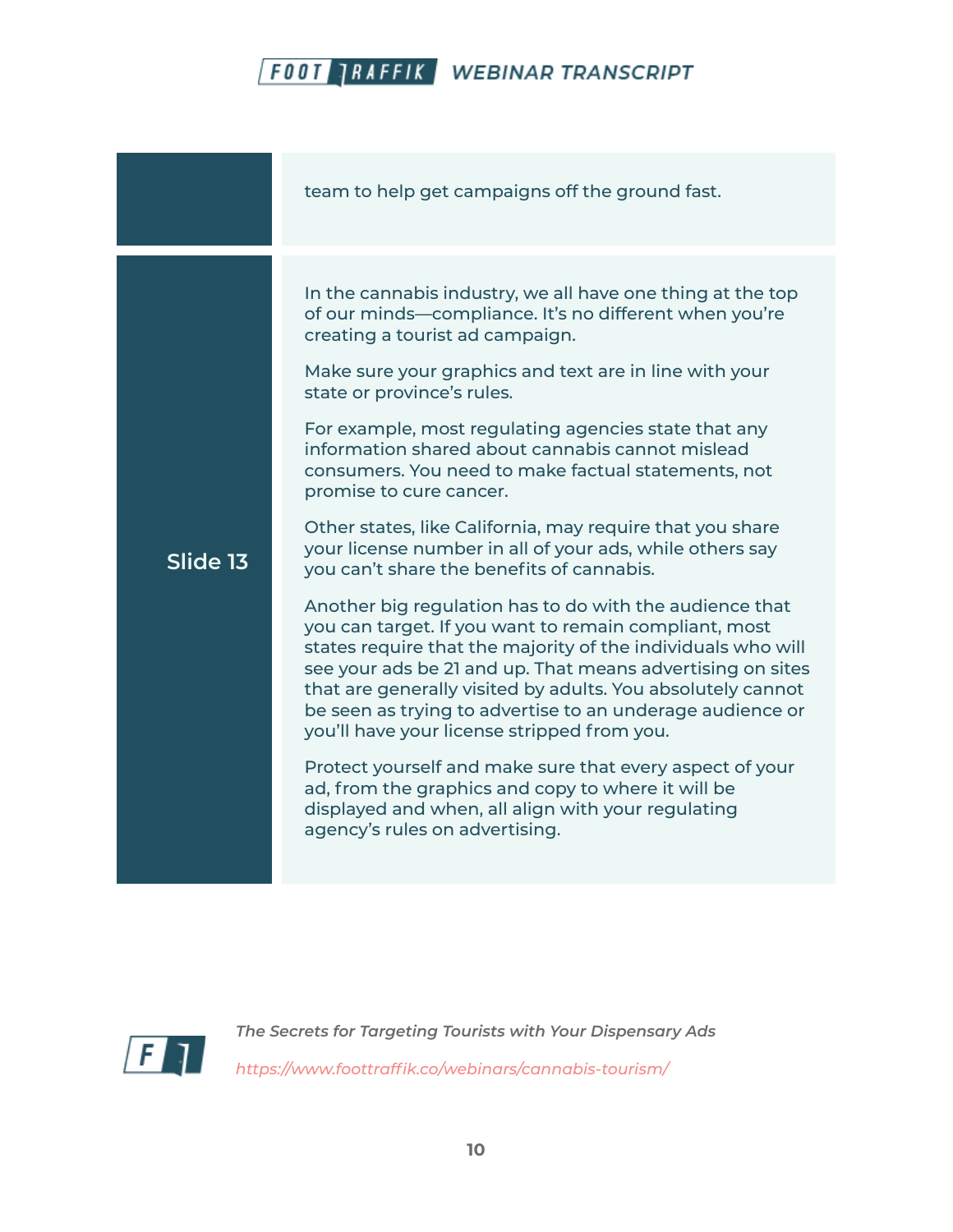| Slide 14 | Now that you have a beautiful ad, it's time to get it out<br>into the world. This means finding compliant places to<br>feature your ad.<br>You can contact individual webmasters and publishers to<br>see if they allow cannabis advertising, or you can hire a<br>team like Foottraffik with access to thousands of<br>cannabis-friendly sites and apps. I'll be upfront, one is a<br>whole lot more time-consuming than the other.                                                                                                                                                                                                                                                                                                                                                                                                                                                                                                                                                                           |
|----------|----------------------------------------------------------------------------------------------------------------------------------------------------------------------------------------------------------------------------------------------------------------------------------------------------------------------------------------------------------------------------------------------------------------------------------------------------------------------------------------------------------------------------------------------------------------------------------------------------------------------------------------------------------------------------------------------------------------------------------------------------------------------------------------------------------------------------------------------------------------------------------------------------------------------------------------------------------------------------------------------------------------|
| Slide 15 | Once your ad is out in the world, it's time to check up on it<br>to see how it's doing.<br>Revenue attribution is the act of determining which<br>marketing efforts have led to sales.<br>With digital advertising, you want to know that the<br>money you invest in your ads results in sales and how<br>much of the sales are attributed to each of your<br>advertising channels.<br>That way, you can continue to invest in the strategies that<br>bring you more sales or those which have the highest<br>return on ad spend.<br>To get the most out of your tourist targeting campaign,<br>you want to check on how well your display ads are doing.<br>To do this, you need to have an ecommerce platform that<br>allows you to access your sales data. We've done past<br>webinars on this, so be sure to check those out.<br>You should also install Google Analytics, enable<br>ecommerce tracking, and connect it to your online menu<br>so you can start creating a picture of where your sales are |

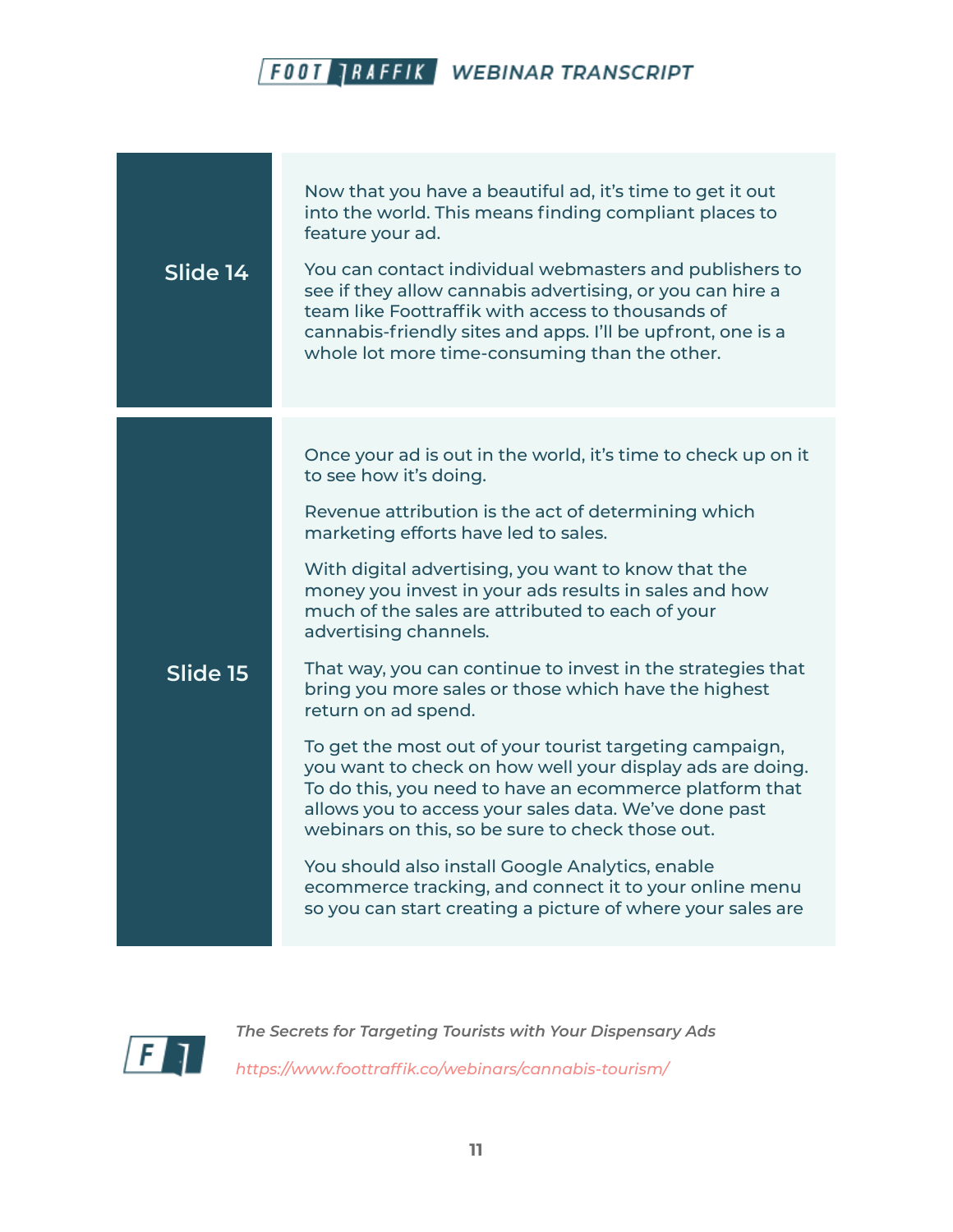

coming from.

Enabling e-commerce tracking lets you monitor how many new and returning customers are visiting your site, how they're finding your site, how many are purchasing from you, and how much money they are spending. These metrics are vital for determining which marketing channels yield the highest return.

Did a customer engage with your Google Ad and then click through to your special landing page? Did they see your ad on ESPN's website? Did they search for a dispensary near them and end up on your site? All of this information helps you see how you're getting your sales so that you can then increase your spend on those channels that matter.

We've found that revenue attribution is crucial for making sure that your ads are helping you meet your goals. Unfortunately, not enough dispensaries and industry marketers are doing this.

At Foottraffik, we've actually made revenue attribution part of our mission. We don't just want to help you create ads, we want to make sure that you have the analytics necessary to make informed decisions about your advertising budget.

So what does this look like?

When you work with Foottraffik, we'll put in place the pieces necessary to track how well our ads are working. We'll install Google Analytics and enable ecommerce tracking.

This lets us see how many sales are attributed to different channels. With display ads, we can also see how many people visit your store in person as a result of your mobile

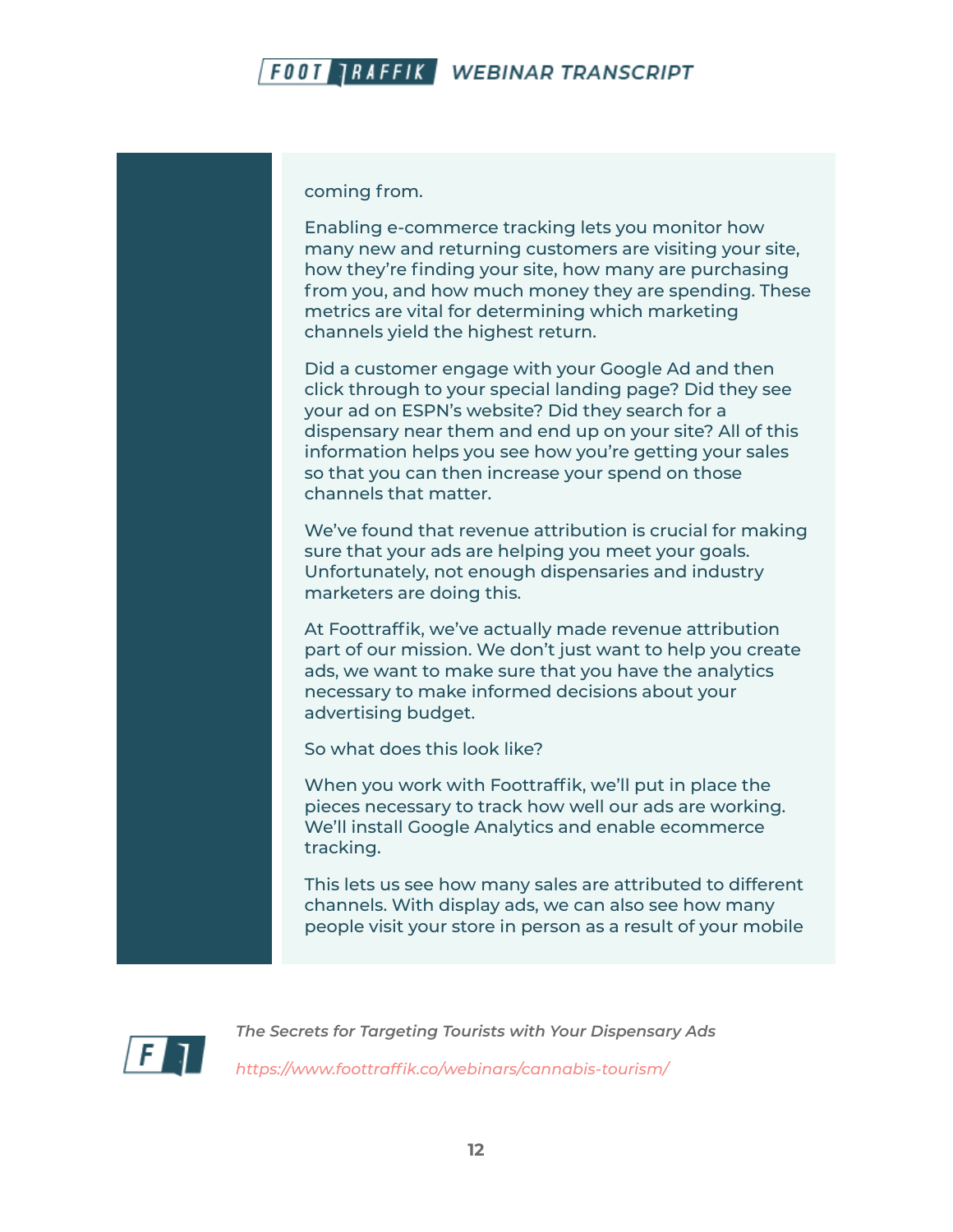ads.

Imagine knowing just how many sales you got from a mobile banner ad. Not only does this help you see whether your ads are working or not, but it also makes it easier to determine where you should invest your advertising dollars.

I want to note that we don't just do this for mobile banner ads. We also measure the effectiveness of your Google Ads and your SEO strategy. It's valuable across the board.

And this tracking doesn't just clue you in to how well your advertising is doing. It can also help you note changes over time, recognize cyclical sales patterns, and identify challenges and opportunities.

For example, let's say that one of your campaigns is getting massive impressions, but not many people are clicking through. By comparing it to a campaign that is getting more clicks, you can identify how to improve your results. Maybe you need to whittle down your audience so it's targeted better, or maybe your copy isn't compelling. By changing your call-to-action, you will increase your clicks.

Running different campaigns can really help you identify both problems and opportunities. Unfortunately, not every dispensary has the marketing budget or team to do this.

Thankfully, when you work with Foottraffik, you get the benefit of our expertise. Because we have run thousands of campaigns across North America, we are able to optimize ads for our clients and get them a larger market share faster.

And the best part is that you get the reporting. No empty

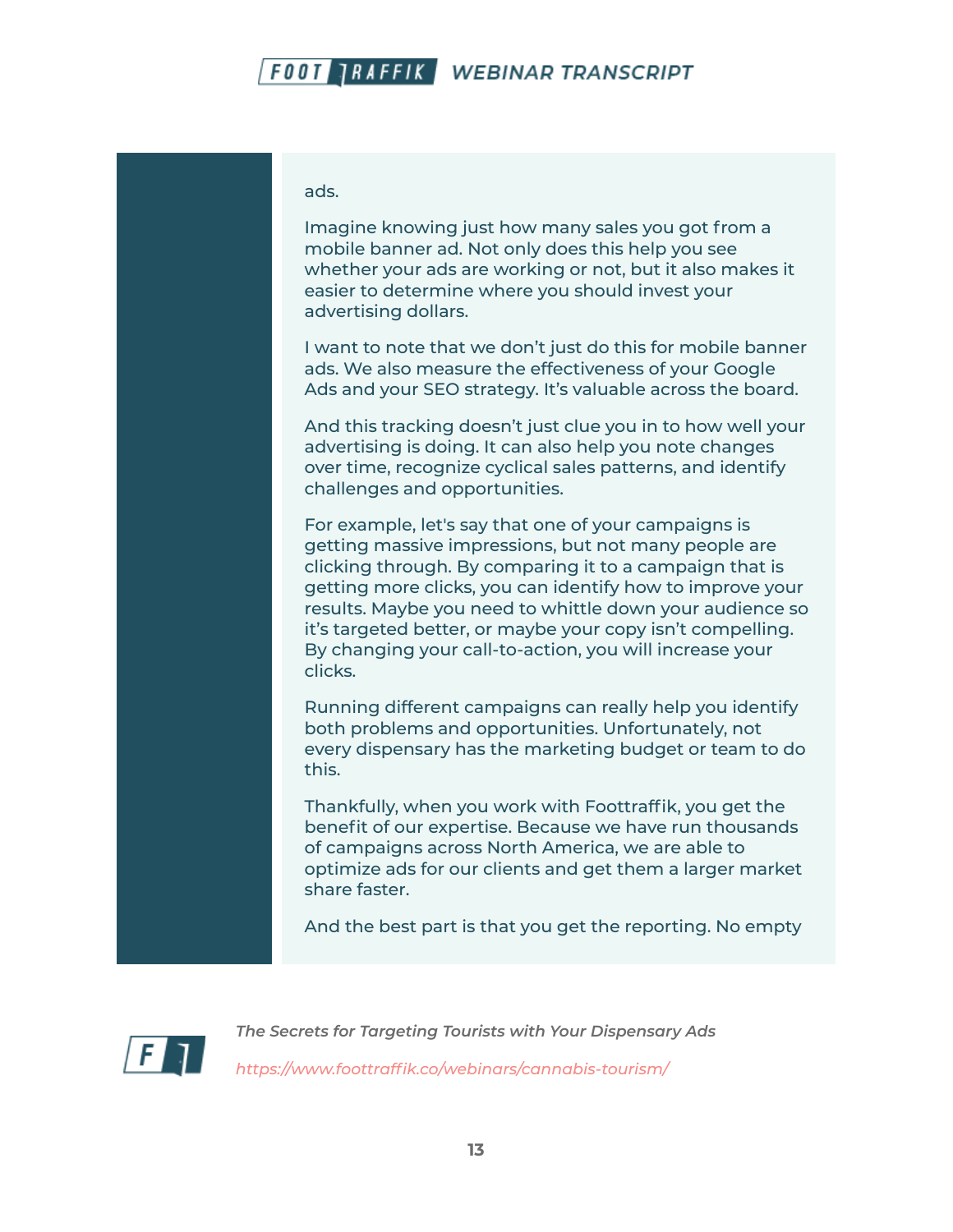promises—you will receive real-time reporting that shows how effective your campaigns are. If we spy opportunities, we'll let you know. If we identify problems, we'll troubleshoot them and keep you in the loop. Our goal is to maximize your marketing budget so that you see the greatest return. **Slide 16** Now, display ads aren't the only way you can reach tourists. I've focused on them because of how easy they are to target geographically. However, you can also use SEO to boost your local search rankings. By focusing on local search, you are more likely to show up when someone searches for the term "dispensary near me." A big part of local search engine optimization is reputation management. That means getting and responding to reviews. Tourists are likely to rely on reviews before deciding which dispensary they want to visit. Make sure that you are consistently getting new reviews, that you have a high star ranking, and that you are regularly responding to reviews. Not only will this provide social proof to area visitors, but it will help your local search ranking. It may even help catapult you into the local pack, which is the first set of local results that Google showcases. These are more likely to get clicked on, so you definitely want to show up here if you can. Another way to get your ads in front of tourists is with Google Ads AI. Jump up ahead of all the search results

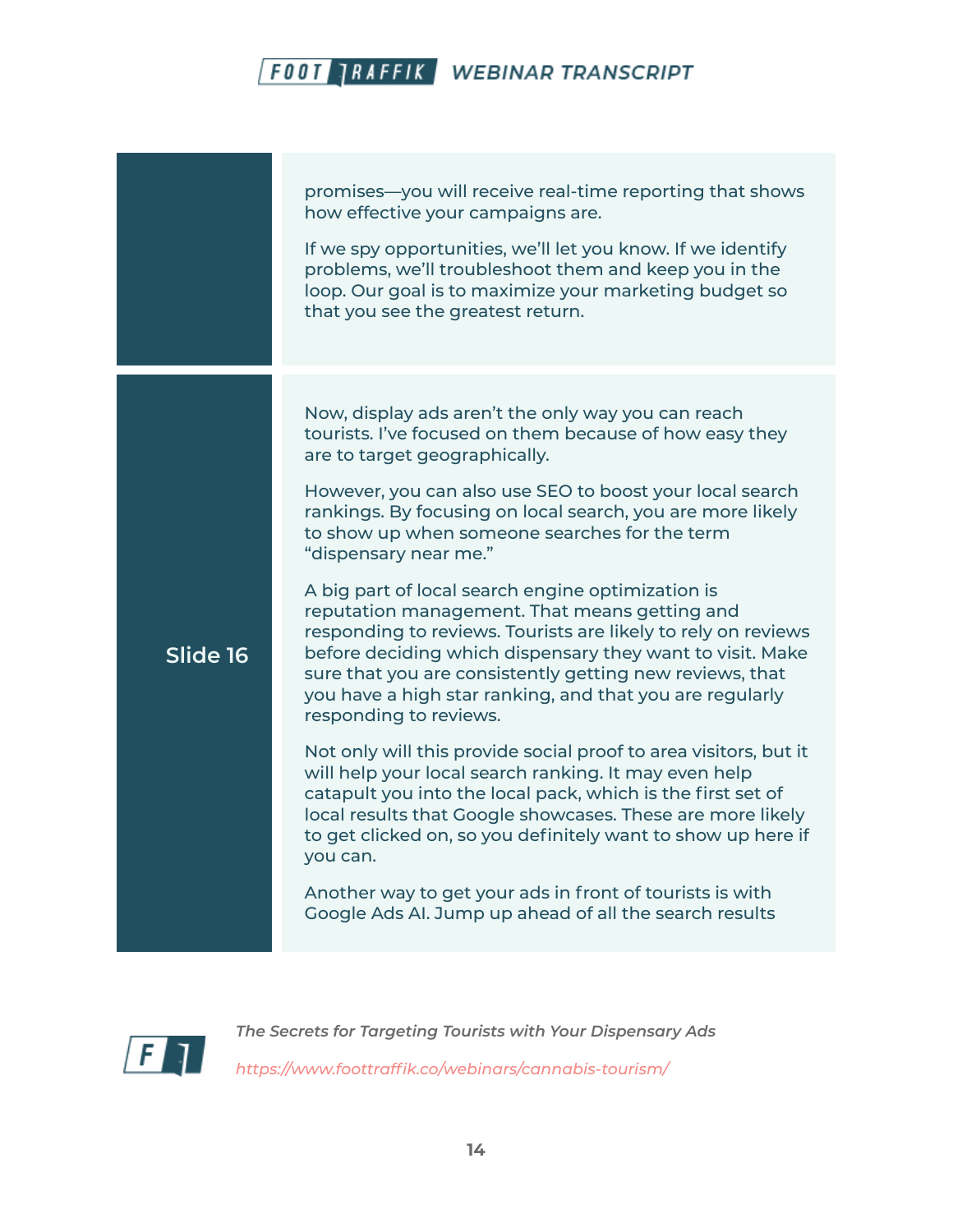and show up at the top with a dispensary Google Ads campaign. We use first-of-its-kind machine learning technology to create Google Ads that continually get better over time. Our machine learning software quickly learns from data that would otherwise be too much for a team of ten people to parse through in a week. It takes into account the news, the weather, and social media content when helping to develop bid strategies and suggesting keywords. We harness this tool to create trackable campaigns for our clients so that they can meet their revenue goals. To put all of this into place, you would need to hire the copywriter and graphic designer I already mentioned, plus an SEO specialist and a Google Ads specialist. Or, you can take the easy route and partner with a team that will tackle all of this for you. **Slide 17** With Foottraffik, you can get the ball rolling fast and quickly get your ads onto potential customers' favorite websites and apps. Best of all—these are compliant ads. You don't have to worry about the red tape because we do all of the heavy lifting for you. We've created a network of cannabis-friendly sites where the audience is 21 and up. We also verify laws in your state or province to ensure our ads meet current regulations. Plus, we always send you a draft so you can make sure that everything we do for you abides by your brand's guidelines. We know that compliance is crucial for protecting your

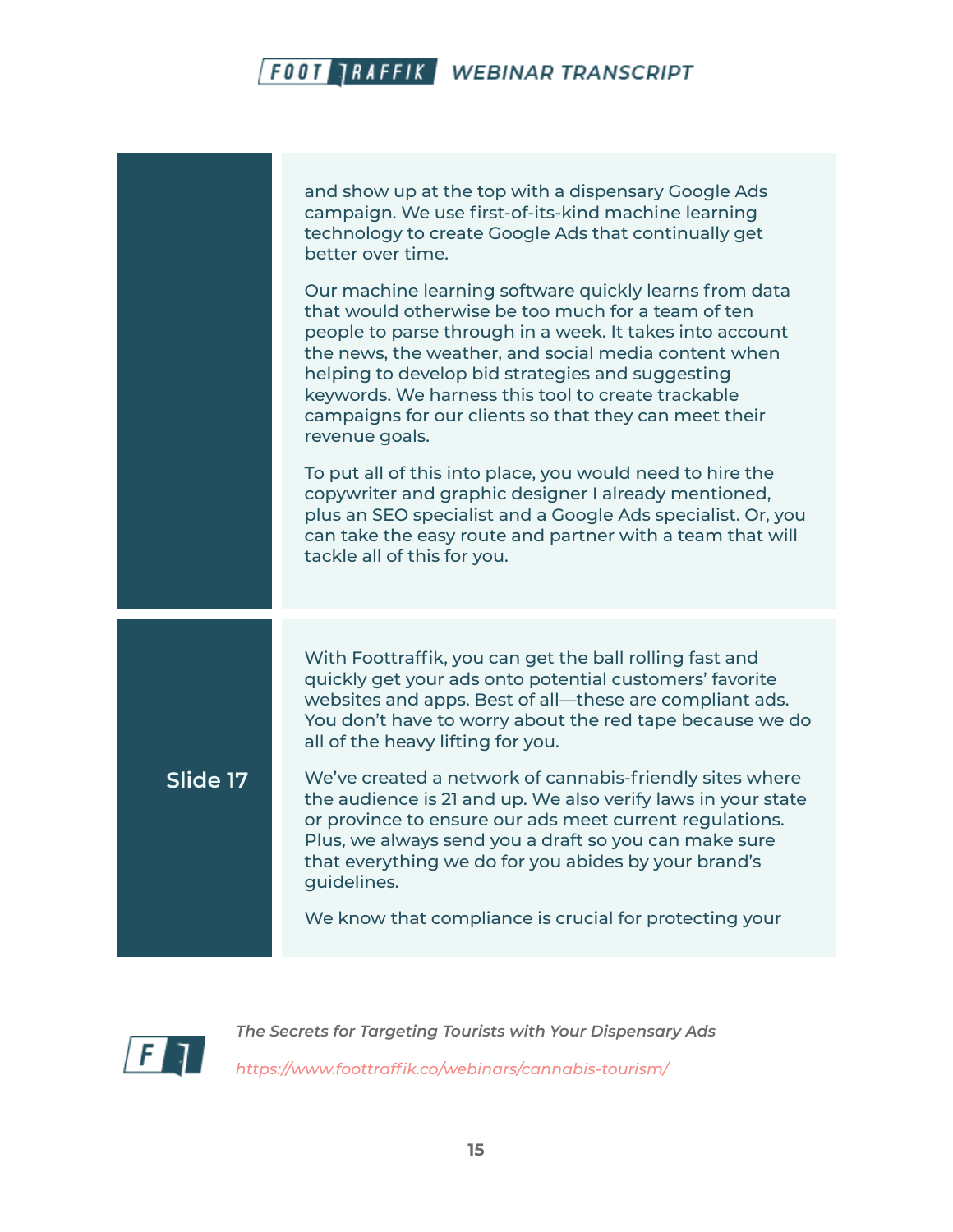dispensary and we strive to support our clients by ensuring that everything we do for them abides by their high standards as well as the standards of their regulating agencies. I really want to get you set up with these ads because they are so effective and our clients have seen great results using them—so let me share this offer with you. **Slide 18** I am so grateful that you decided to join us today. To make it worth your while, we're running a special deal starting today just for attendees. Save 50% off of your first month of a display ads campaign when you sign up for a three-month pilot. Schedule a call now to take advantage of this deal at foottraffik.me/call We'll do all the hard work and run the design by you before it goes live. Plus, we'll provide easy-to-read live reporting so you can monitor your campaign's progress. At the same time, because we want to deliver great results, we will also be monitoring progress to make changes as necessary so we can get you the maximum bang for your buck. I really want to get you set up with these ads because they have so many potential uses. You don't just have to use them to target tourists, you can target your delivery zones, you can target specific neighborhoods, you can even retarget people who have already been to your website and get them to come back and shop with you again. Let's get a call scheduled so we can launch these for you